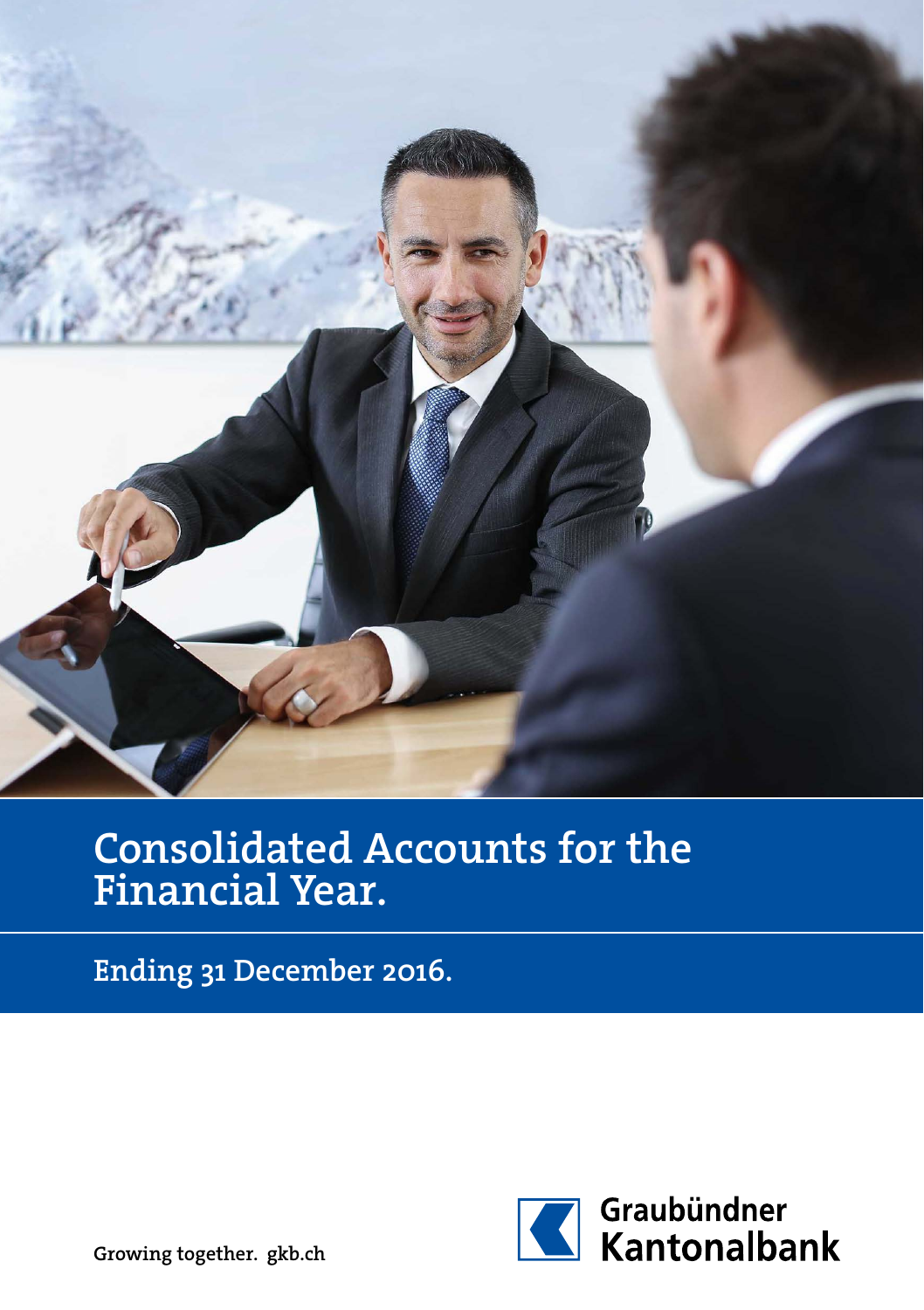### Group key figures.

|                                                                     | 31.12.2016        | 31.12.2015                |          |
|---------------------------------------------------------------------|-------------------|---------------------------|----------|
| Balance sheet/Off-balance-sheet                                     | in CHF<br>million | in CHF<br>million         | +/– in % |
| Client assets 1)                                                    | 27,878            | 30,079                    | -7.3     |
| Client assets without Private Client Bank AG (PCB) 1)               | 27,878            | 27,363                    | 1.9      |
| Net new money 1)                                                    | 309               | $-11$                     | n/a      |
| Loans to clients                                                    | 18,046            | 17,520                    | 3.0      |
| Own funds 2)                                                        | 2,429             | 2,359                     | 2.9      |
|                                                                     |                   |                           |          |
| Headcount                                                           | 31.12.2016        | 31.12.2015                | +/– in % |
| FTEs (adjusted for part-time positions, apprenticeships at $50\%$ ) | 765.3             | 792.1                     | $-3.4$   |
|                                                                     |                   |                           |          |
| Income statement                                                    | 2016              | 2015                      |          |
|                                                                     |                   | in CHF 1,000 in CHF 1,000 | +/– in % |
| Operating income                                                    | 355,497           | 369,060                   | $-3.7$   |
| Operating income 2015 adjusted for PCB (sale on 1 January 2016)     | 355,497           | 353,562                   | 0.5      |
| Operating expenses                                                  | 174,371           | 174,966                   | $-0.3$   |
| Operating expenses excl. EPFF single contributions resp. PCB        | 168,905           | 166,860                   | 1.2      |
| Operating result                                                    | 156,547           | 179,083                   | –12.6    |
| Operating result excl. EPFF single contributions resp. PCB          | 162,013           | 173,178                   | -6.4     |
| Profit before allocation to reserves without minority interests     | 175,926           | 188,791                   | $-6.8$   |
| Profit before allocation to reserves without                        |                   |                           |          |
| minority interests excl. EPFF single contributions resp. PCB        | 181,392           | 187,708                   | $-3.4$   |
| Group profit                                                        | 168,492           | 168,183                   | O.2      |
|                                                                     |                   |                           |          |
| <b>Key figures</b>                                                  | 2016              | 2015                      | +/– in % |
| Operating expense incl. depreciation/operating income (CIR II) 3)   | 51.8%             | 50.2%                     | 3.2      |
| Cost-Income-Ratio II excl. EPFF single contributions resp. PCB 3)   | 50.2%             | 50.0%                     | 0.4      |
| Return on equity (ROE) 2) 4)                                        | $7.5\%$           | $8.3\%$                   | -9.8     |
| Return on equity (ROE) excl. EPFF single contributions/PCB 2) 4)    | 7.8%              | 8.3%                      | -6.4     |
| Profit/PC (EPS) 4)                                                  | 70.5              | 75.6                      | -6.7     |
| Own funds 2)/PC                                                     | 974.0             | 943.8                     | 3.2      |
| Leverage Ratio                                                      | $9.1\%$           | 9.4%                      | -2.8     |
| Core capital ratio (CET– 1-ratio/Tier– 1-ratio)                     | 18.5%             | 18.7%                     | -о.8     |

EPFF single contributions: one-time contribution to the employee pension fund foundation (EPFF) of CHF 5.5 million.

1) Client funds, client deposits and fiduciary investments incl. client assets with account and custody account management at third-party banks (incl. double counting); without cash management positions

2) Equity before the appropriation of profits without minority interests

3) without value adjustments interest rates; depreciation excl. goodwill depreciation

4) Basis: profit before allocation to reserves without minority interests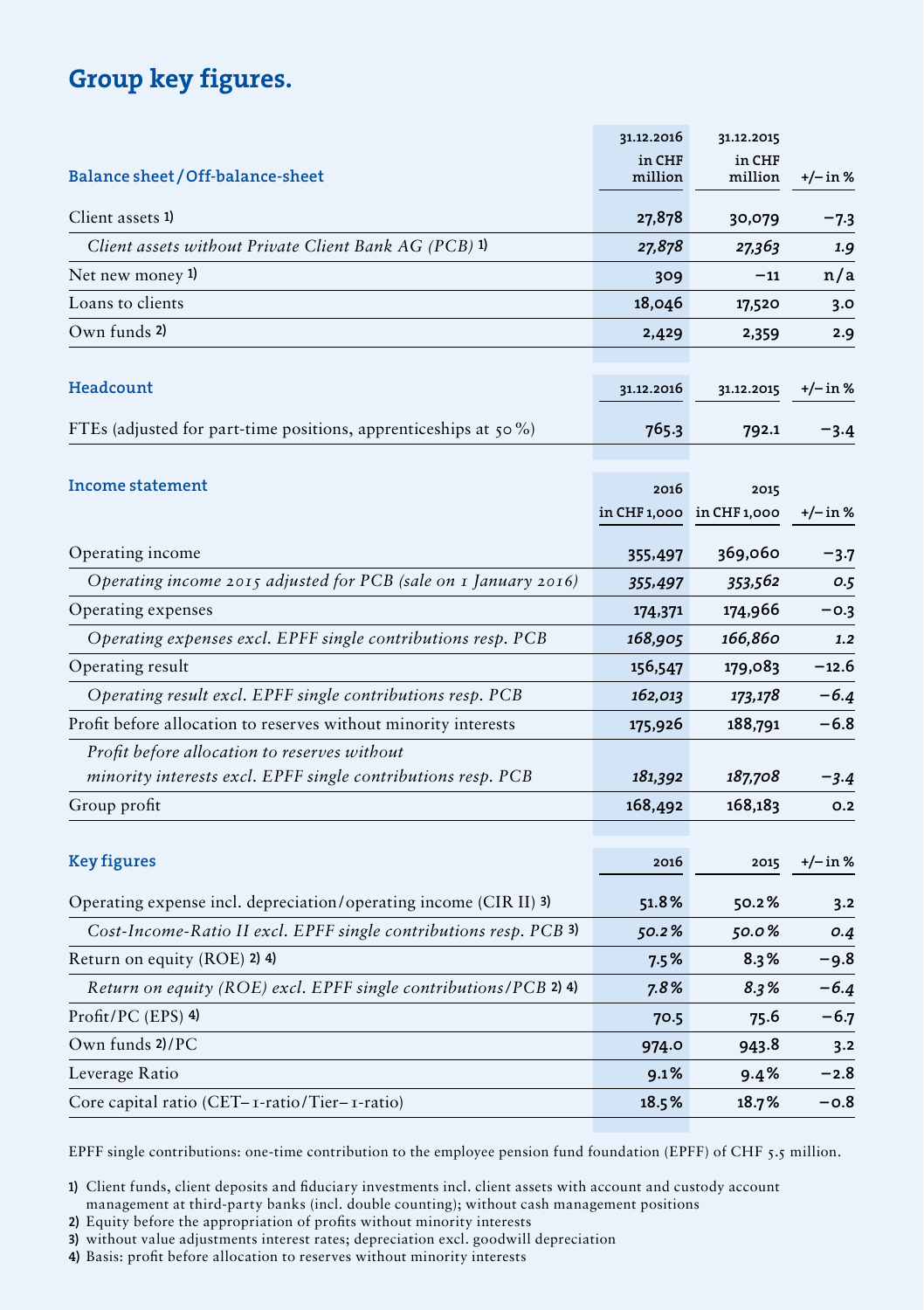### GKB consolidated accounts 2016: good result confirmed.



Peter Fanconi Chairman

Alois Vinzens CEO In 2016 Grisons Cantonal Bank made a number of strategically important decisions for the future. With the restructuring of the bank participations Privatbank Bellerive AG (PBB) and Private Client Bank (PCB) as well as the acquisition of a minority stake in Albin Kistler AG, GKB laid the foundations for the further diversification of its revenues. The 2016 financial year was positive. In addition to a sound

operating result, the introduction of the digital consultancy mandate strengthened GKB's position on the investment side.

### Loans to clients: robust growth of 3.0%

Client lending increased by 3.0%. In the case of mortgages  $(+5.8\%)$ , growth of 3.6% was achieved with first-class mortgages in other cantons. This offset declining momentum in the domestic market.

### Client assets:

### CHF 0.3 billion inflow of new money

The sale of PCB on 1 January 2016 trimmed client assets to CHF 27.9 billion. The performance (CHF +0.2 billion) and the inflow of new money (CHF 0.3 billion) helped to compensate for this. The reported net new money of CHF 309.2 million was positive for the first time in years. The outflow of non-domestic client assets fell to a minimum, now that historical legacies have broadly been cleared up.

### Net interest income: negative interest rate environment is a strain

Income from interest-earning operations (CHF 239.6 million) increased by 4.0% due to the declining cost of hedging transactions. Value adjustments had a minimal impact on interest earnings of CHF 0.2 million. Relative to the previous year, this was equivGrisons Cantonal Bank ("GKB") has reported a stable result for 2016. This was influenced by various special factors, such as for example the acquisition and sale of participations. Grown in client assets and on the mortgage side of the business developed positively. At CHF 168.5 million, consolidated earnings were broadly in line with the previous year (+0.2%). The canton and shareholders benefit from this with an unchanged dividend distribution of CHF 95.0 million.

alent to an improvement of CHF 0.2 million. Gross interest earnings rose by 3.9%. The volume of non-performing loans declined. The 0.22% ratio corresponded to a historic low. The negative interest environment continued to impact the client side of the business. Despite the growth in volumes, the earnings contribution declined further.

### Commission and trading business: PCB no longer made earnings contribution

Earnings from commission and service activities fell 15.2% on account of the divestment of PCB. If PCB's contribution in the previous year is taken out of the equation, then earnings fell only by 3.9%. The launch of the consultancy mandate on the investment side of the business did not wholly offset the decline in securities transactions. Foreign exchange earnings profited in the previous year from the lifting of the minimum exchange rate against the EUR.

### Operating expenses: Productivity remains high

Operating expenses, including the settlement of the state guarantee, sank 0.3% relative to the previous year. The omission of PCB's operating expenses was offset by a one-off contribution to the employee pension fund foundation (Personalvorsorgestiftung – "PVS") of CHF 5.5 million. This reduced the financial impact of the lower conversion rates for occupational pensions for long-standing employees. Excluding this special factor, the cost/income ratio II was maintained at 50.2%. As a consequence of the digitalisation initiative, project overheads as well as IT operating costs rose.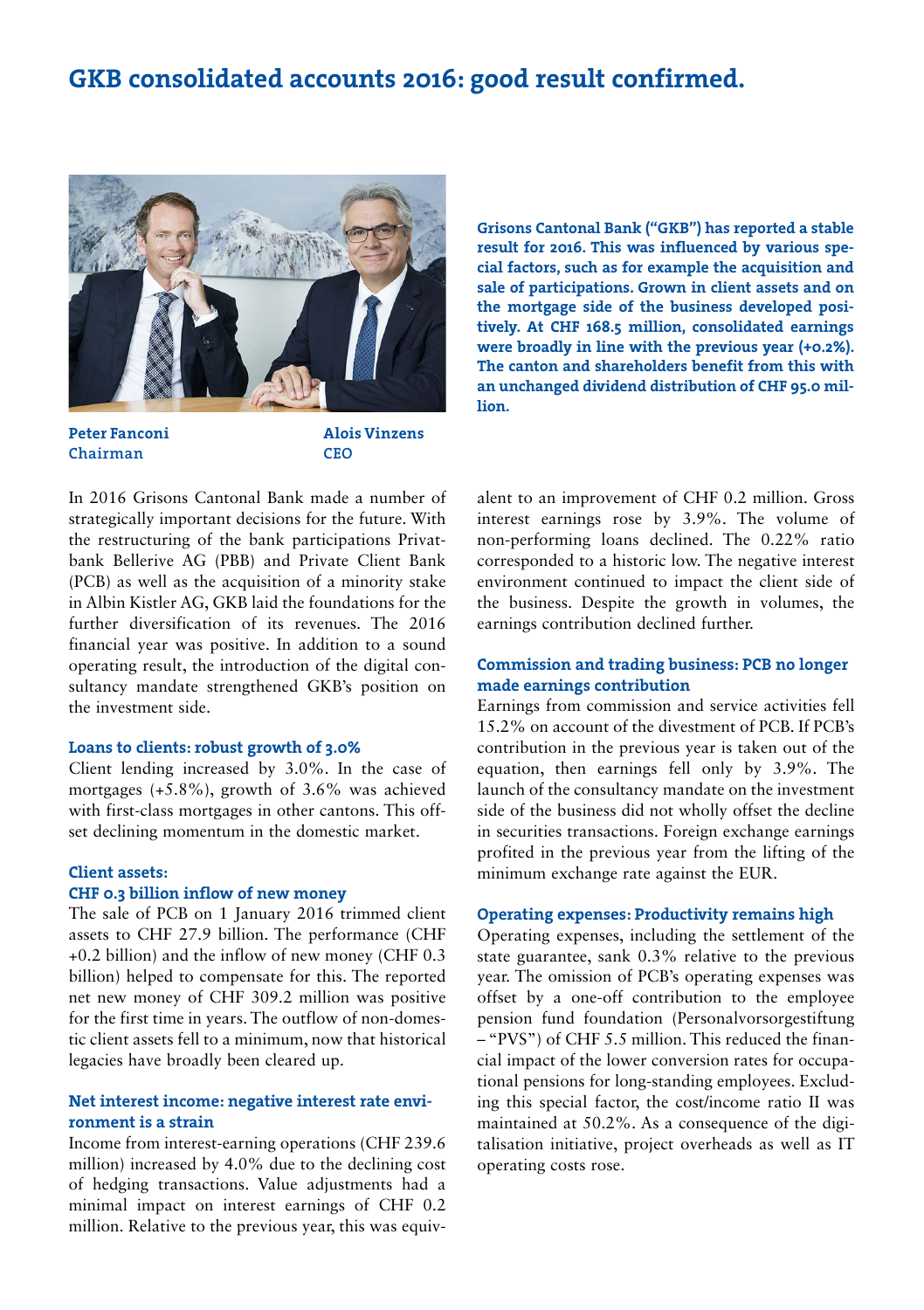### Operating result of CHF 156.5 million

Special factors mean the 12.6% decline in operating results does not properly reflect the operating performance. Excluding special factors (participation transactions, PVS contribution), the comparable operating result effectively increased by 1.0% to reach CHF 174.9 million. In addition to a regular value adjustment, the operating result also includes an initial value adjustment on the acquired participation (goodwill depreciation). This meant it was possible to use extraordinary earnings from the restructuring of the PBB/PCB participation to acquire shares in Albin Kistler AG. The excellent result in respect of operating risks is reflected by a net dissolution of provisions amounting to CHF 0.9 million.

### Consolidated earnings: upheld

Relative to the previous year, reported consolidated earnings remained broadly stable at CHF 168.5 million (+0.2%) following the change in the level of reserves for general banking risks. The bank financed the project expenditure of CHF 2.9 million linked to the "Digital Banking 2020" using dedicated bank reserves for future investments. The contribution to the occupational pension foundation (CHF 5.5 million) also had no impact on consolidated earnings. The corresponding sum was drawn from the reserve for general banking risks.

### Equity base: outstanding core capital ratio of 18.5%

GKB's goal is to positively differentiate itself in the market with an above-average equity base. The weighted capital ratio is 18.5% (CET-1 ratio) and consists entirely of common equity. Compared to the ratio of 12.8% required by the supervisory authorities, the Bank therefore has substantial capital reserves.

### Dividend: CHF 100.1 million for the canton, participation capital holders and public

Given the good result, the same dividend of CHF 38 will be paid out. The payout ratio is 53.5% for the parent company and falls within the targeted range of 50 to 60%. A total dividend of CHF 95.0 million will be paid to the Canton of Grisons and the participation capital holders. CHF 2.2 million was allocated to the contributory fund for non-commercial cultural, charitable, sport, business, tourism and social projects. The Canton of Grisons will receive CHF 83.0 million (including payment for the state guarantee), an increase of CHF 0.1 million on the previous year.

### Outlook for 2017: higher earnings anticipated

Despite the challenging environment, Grison Cantonal Bank is expecting the group to earn a stable profit in 2017. The earnings performance will be favoured by the discontinuation of special factors, meaning that slightly higher earnings of between CHF 156 million and CHF 160 million are expected. Due to lower extraordinary earnings, the bank is expecting earnings per share to fall to between CHF 64 and CHF 67. On the client side of the business, GKB is expecting growth of CHF 400 million in 2017 for client lending, and an inflow of new money amounting to approximately CHF 350 million.

Chur, 10 February 2017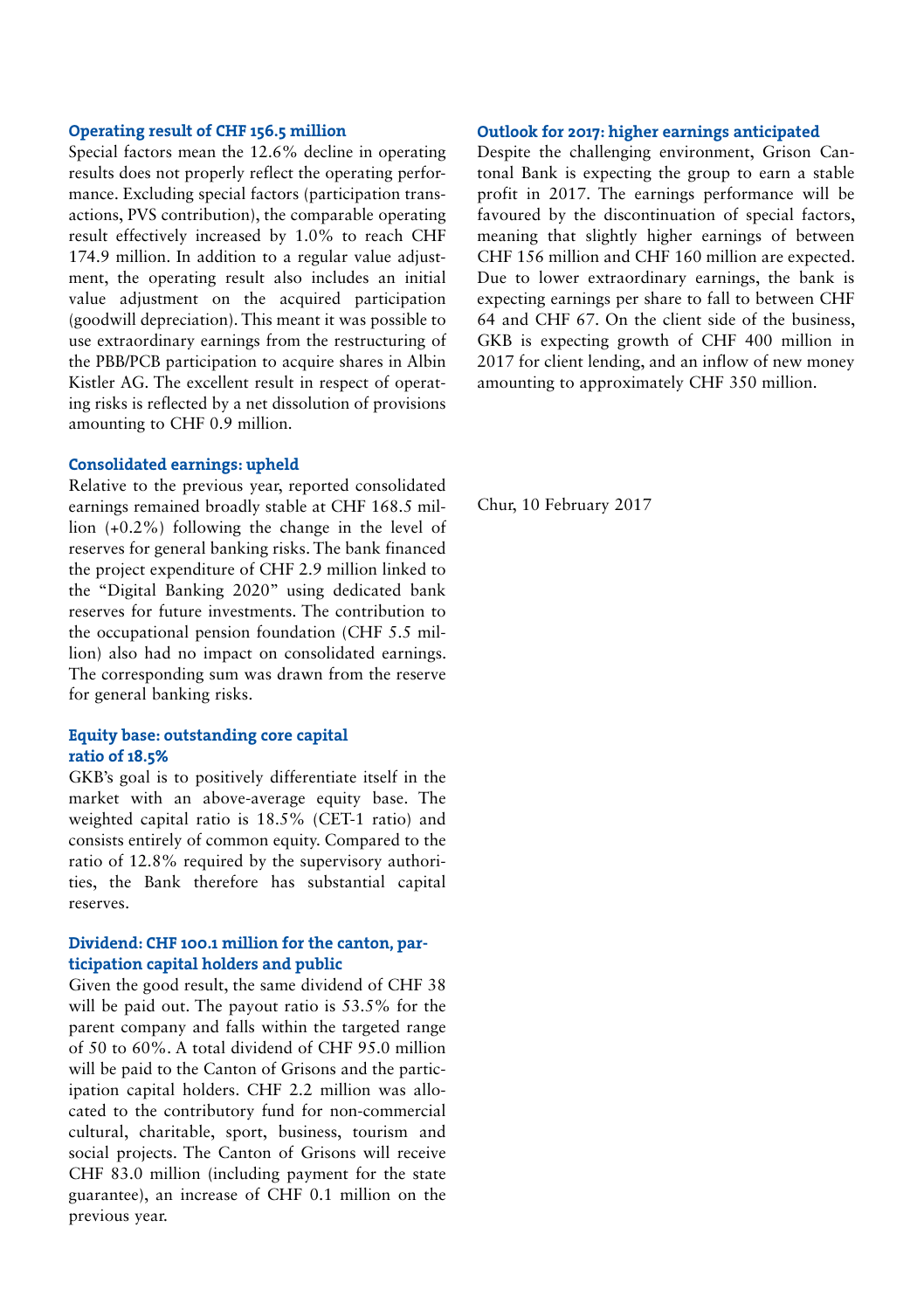## Group Balance Sheet.

|                                                                 | 31.12.2016   | 31.12.2015   |            |
|-----------------------------------------------------------------|--------------|--------------|------------|
| <b>Assets</b>                                                   | in CHF 1,000 | in CHF 1,000 | $+/-$ in % |
|                                                                 |              |              |            |
| Liquid assets                                                   | 3,240,094    | 3,243,516    | $-0.1$     |
| Amounts due from banks                                          | 789,812      | 615,776      | 28.3       |
| Amounts due from customers                                      | 2,667,569    | 2,981,422    | $-10.5$    |
| Mortgage loans                                                  | 15,378,711   | 14,538,153   | 5.8        |
| Trading portfolio assets                                        | 268          | 88           | 204.5      |
| Positive replacement values of derivative financial instruments | 252,988      | 259,516      | $-2.5$     |
| Financial investments                                           | 1,300,254    | 1,343,860    | $-3.2$     |
| Accrued income and prepaid expenses                             | 25,821       | 27,224       | $-5.2$     |
| Non-consolidated participations                                 | 26,065       | 12,162       | 114.3      |
| Tangible fixed assets                                           | 115,946      | 117,982      | $-1.7$     |
| Intangible assets                                               | 10,367       | $\circ$      | 100.0      |
| Other assets                                                    | 109,884      | 144,294      | $-23.8$    |
| <b>Total assets</b>                                             | 23,917,779   | 23,283,993   | 2.7        |
| Total subordinated claims                                       | 10,000       | 10,000       |            |

|                                                                 | 31.12.2016 | 31.12.2015                |            |
|-----------------------------------------------------------------|------------|---------------------------|------------|
| Liabilities                                                     |            | in CHF 1,000 in CHF 1,000 | $+/- in %$ |
| Amounts due to banks                                            | 2,068,552  | 2,137,966                 | $-3.2$     |
| Liabilities from securities financing transactions              | 620,000    | 435,000                   | 42.5       |
| Amounts due in respect of customer deposits                     | 15,332,786 | 14,992,355                | 2.3        |
| Negative replacement values of derivative financial instruments | 30,808     | 156,245                   | $-80.3$    |
| Cash bonds                                                      | 26,252     | 34,760                    | $-24.5$    |
| Bond issues and central mortgage institution loans              | 3,268,415  | 2,971,015                 | 10.0       |
| Accrued expenses and deferred income                            | 77,687     | 70,317                    | 10.5       |
| Other liabilities                                               | 20,866     | 34,024                    | $-38.7$    |
| Provisions                                                      | 27,271     | 54,727                    | $-50.2$    |
| Reserves for general banking risks                              | 1,344,375  | 1,334,570                 | O.7        |
| Bank's capital                                                  | 250,000    | 250,000                   |            |
| Capital reserves                                                | 49,044     | 48,843                    | 0.4        |
| Retained earnings reserves                                      | 628,938    | 563,733                   | 11.6       |
| Own shares                                                      | $-9,483$   | $-1,837$                  | $-416.2$   |
| Minority interests in equity                                    | 13,776     | 34,092                    | $-59.6$    |
| Consolidated profit                                             | 168,492    | 168,183                   | O.2        |
| of which, minority interests in consolidated profit             | 2,371      | 4,004                     | $-40.8$    |
| <b>Total liabilities</b>                                        | 23,917,779 | 23,283,993                | 2.7        |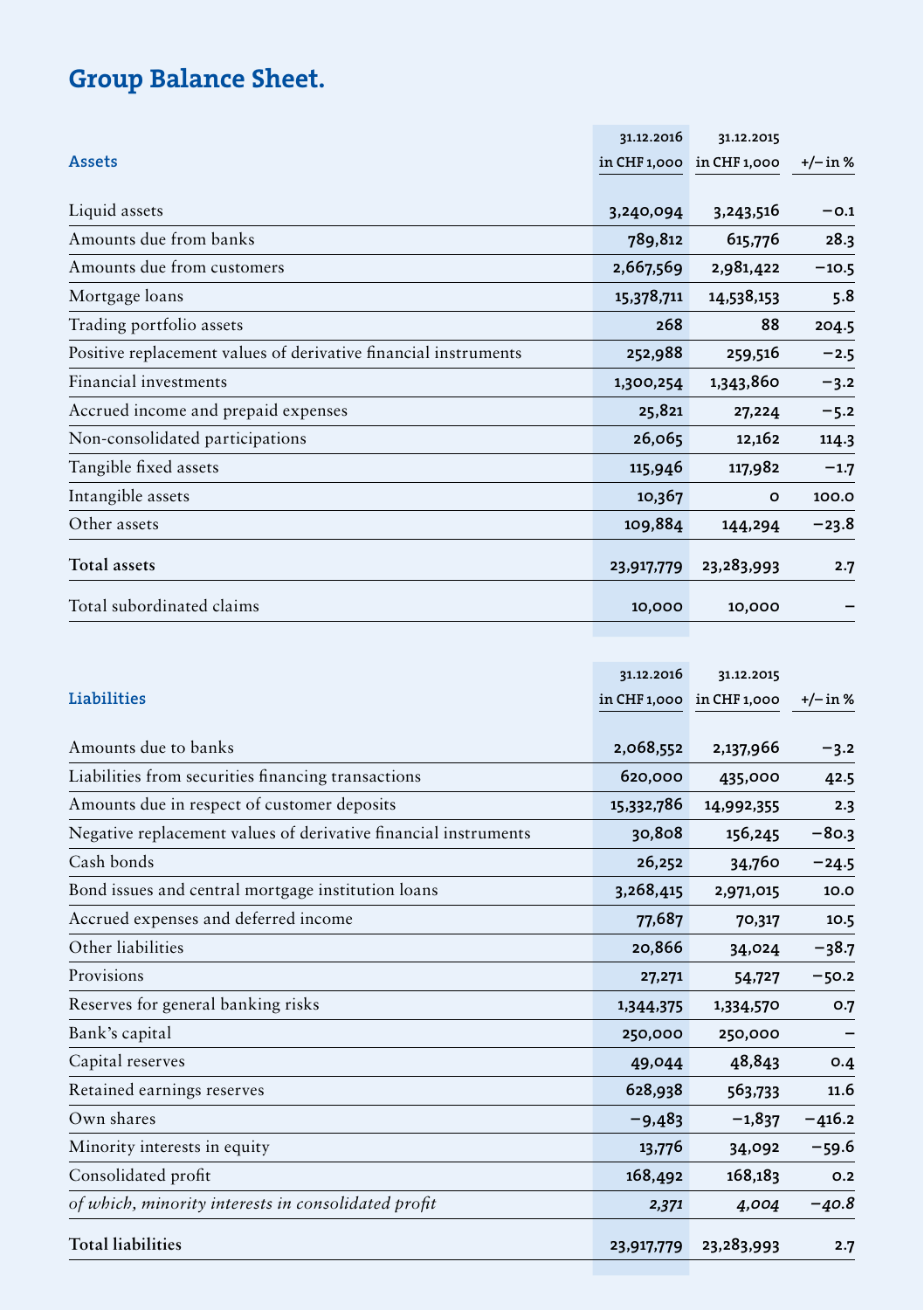## Consolidated Income Statement.

|                                                                 | 2016     | 2015                      |          |
|-----------------------------------------------------------------|----------|---------------------------|----------|
|                                                                 |          | in CHF 1,000 in CHF 1,000 | +/– in % |
| Gross result from interest operations                           | 239,763  | 230,782                   | 3.9      |
| Changes in value adjustments for default risks and losses       |          |                           |          |
| from interest operations                                        | $-203$   | $-423$                    | 52.0     |
| Net result from interest operations                             | 239,560  | 230,359                   | 4.0      |
| Result from commission business and services                    | 89,809   | 105,966                   | $-15.2$  |
| Result from commission business and services without PCB        | 89,809   | 93,464                    | -3.9     |
| Result from trading activities and the fair value option        | 17,637   | 22,321                    | $-21.0$  |
| Other result from ordinary activities                           | 8,491    | 10,414                    | $-18.5$  |
| Operating income                                                | 355,497  | 369,060                   | -3.7     |
| Operating income 2015 adjusted for PCB (sale on 1 January 2016) | 355,497  | 353,562                   | 0.5      |
| Personnel expenses                                              | 117,109  | 116,791                   | 0.3      |
| General and administrative expenses                             | 54,314   | 55,356                    | -1.9     |
| Compensation for cantonal guarantee                             | 2,948    | 2,819                     | 4.6      |
| Operating expenses                                              | 174,371  | 174,966                   | $-0.3$   |
| Operating expenses excl. EPFF single contributions resp. PCB    | 168,905  | 166,860                   | 1.2      |
| Value adjustments on participations and depreciation and        |          |                           |          |
| amortisation of tangible fixed assets and intangible assets     | 25,442   | 10,358                    | 145.6    |
| of which, goodwill depreciation                                 | 15,683   | O                         | 100.0    |
| Changes to provisions and other value adjustments, and losses   | 863      | -4,653                    | 118.5    |
| Operating result                                                | 156,547  | 179,083                   | $-12.6$  |
| Operating result excl. EPFF single contributions resp. PCB      | 162,013  | 173,178                   | $-6.4$   |
| Extraordinary income                                            | 23,257   | 17,199                    | 35.2     |
| Extraordinary expenses                                          | $\circ$  | 464                       | $-100.0$ |
| Changes in reserves for general banking risks                   | $-9,805$ | –24,612                   | 60.2     |
| of which, reserves for general banking risks (earmarked)        | 2,874    | $-16,800$                 | 117.1    |
| Taxes                                                           | 1,507    | 3,024                     | $-50.2$  |
| Consolidated profit                                             | 168,492  | 168,183                   | O.2      |
| of which, minority interests in consolidated profit             | 2,371    | 4,004                     | $-40.8$  |

**Contract Contract**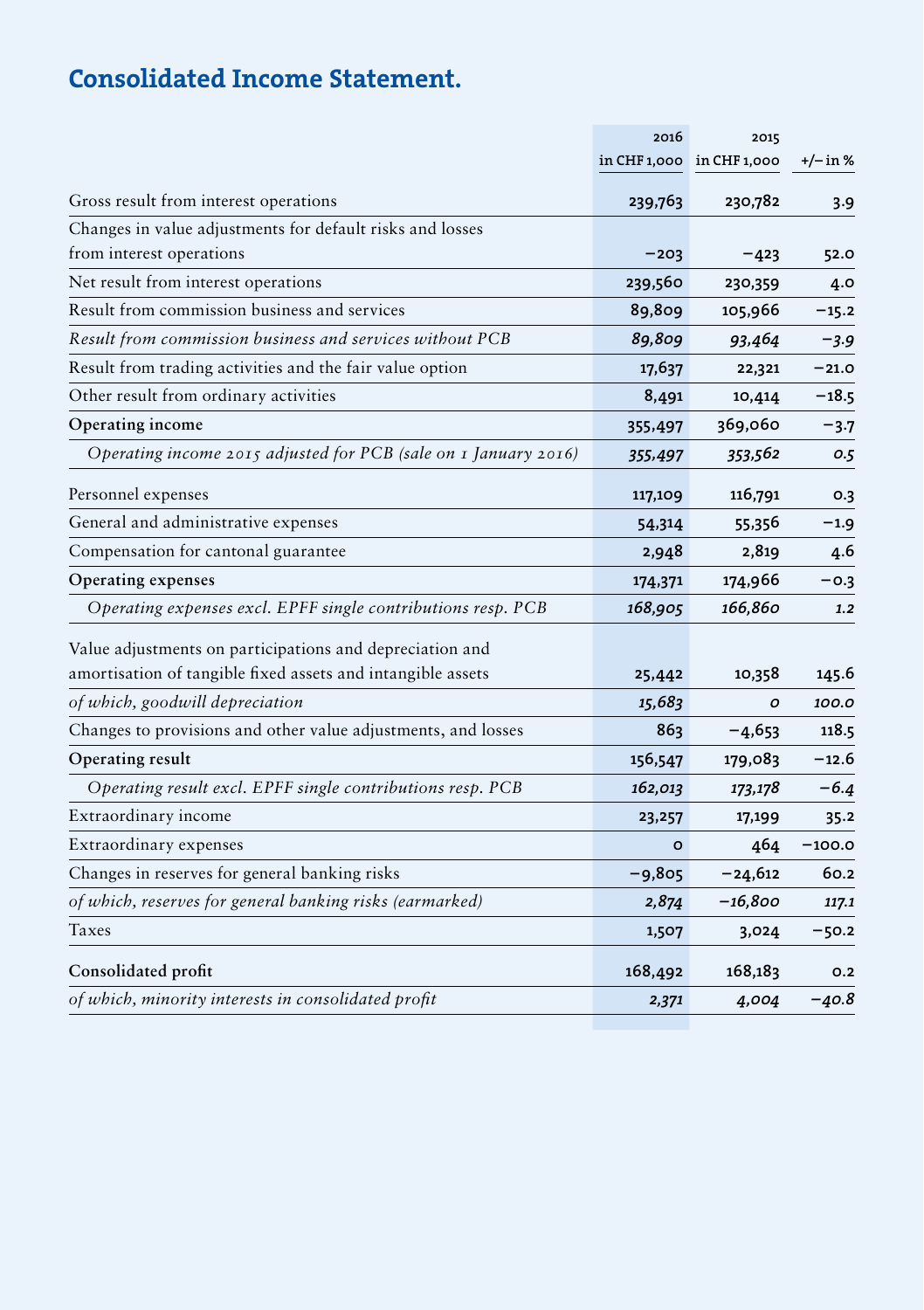## Profit Appropriation of the Parent Company.

| in CHF 1,000<br>167,700 | in CHF 1,000 | $+/-$ CHF<br>1,000 |
|-------------------------|--------------|--------------------|
|                         |              |                    |
|                         |              | 4,700              |
| $\circ$                 | $\circ$      | $\circ$            |
| 167,700                 | 163,000      | 4,700              |
|                         |              |                    |
|                         |              |                    |
| 95,000                  | 95,000       | O                  |
| 2,200                   | 2,000        | 200                |
| 70,500                  | 66,000       | 4,500              |
| $\circ$                 | $\circ$      | $\circ$            |
| $\circ$                 | $\Omega$     | $\circ$            |
|                         |              | 163,000            |

1) No allocation to statutory retained earnings reserves, as 50% of the nominal capital has been achieved.